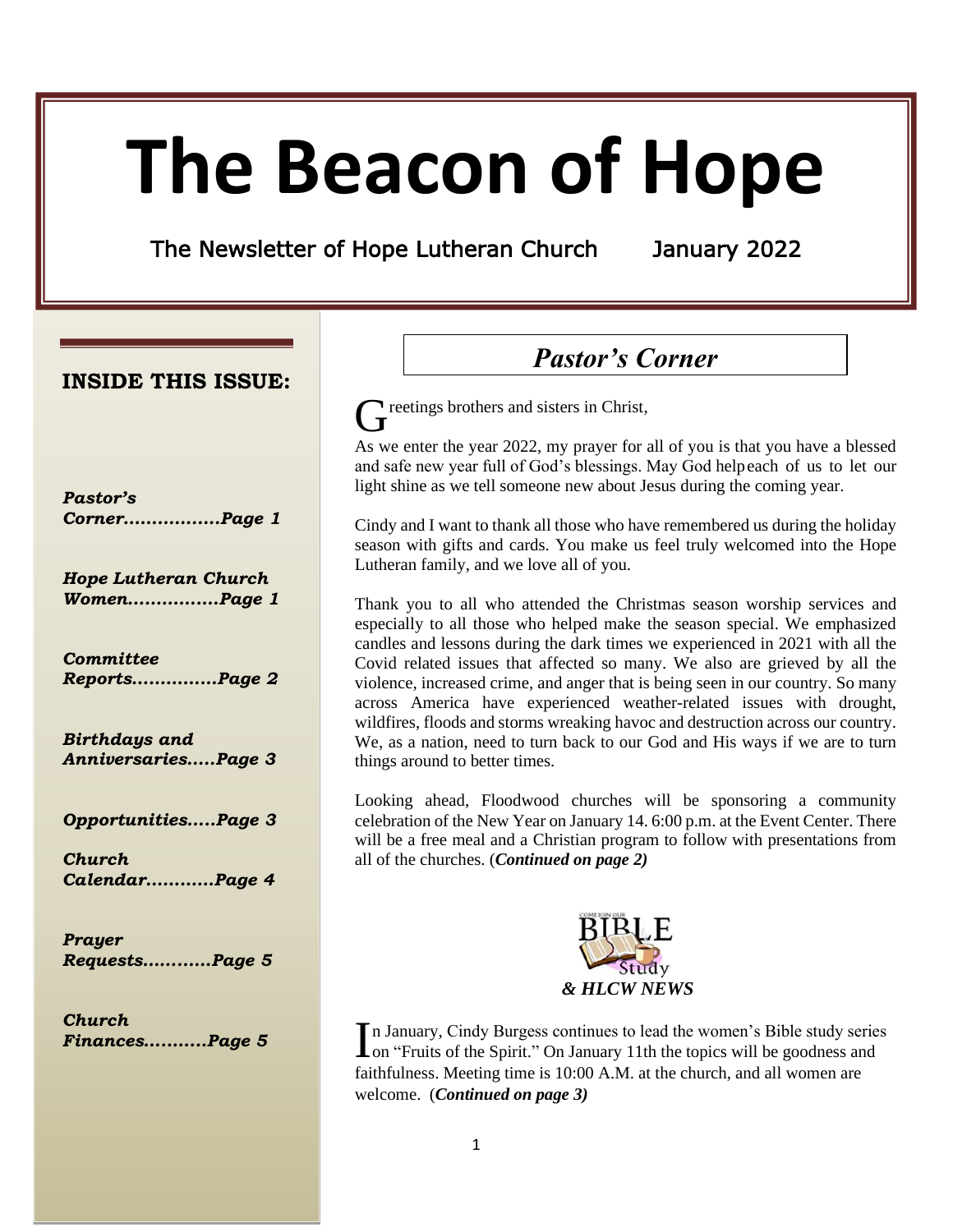

## *YOUTH*

ecember was a busy time for the youth of Hope Lutheran. On December  $5<sup>th</sup>$  the youth decorated the church Christmas tree. Thanks to all who participated. Beautiful job. D



On December 19, the youth from Sunday School and Release Time helped tell the Christmas story during the church service.











#### *\_\_\_\_\_\_\_\_\_\_\_\_\_\_\_\_\_\_\_\_\_\_\_\_\_\_\_\_ (Pastor's Corner Continued from Page 1)*

One way to prepare for the coming year as we make our spiritual journey together is to dedicate ourselves to the study of God's Word, regular worship attendance and daily prayer. I will be teaching bible class on Sunday mornings looking at prophecy for our times and how God has given us prophecy to better understand and know God's will for his children in the coming years. I will also continue the study of Paul's letter to the Romans and the doctrines we believe as Christians at the apartments on the first and third Thursday of each month at 10:00 a.m. All are invited to attend.

Let us all make a New Year's resolution to try and be a positive influence on all those around us and all we encounter this year.

God Bless, Pastor John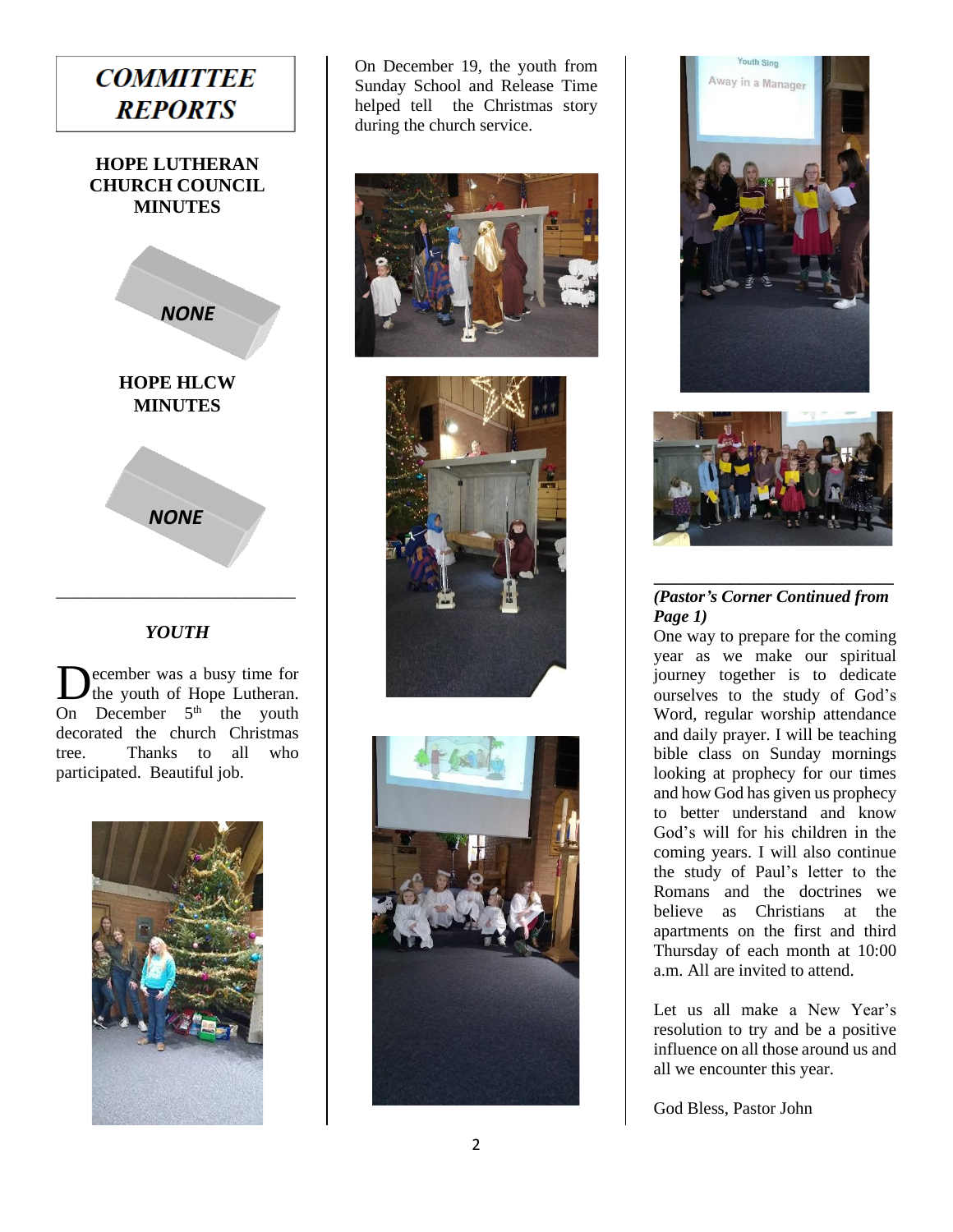

*Quilting*

 $\mathbf{W}^{\text{e}}$  will resume quilting<br>January 25<sup>th</sup> at 9:00 AM in January  $25<sup>th</sup>$  at 9:00 AM in the church basement. You don't need to know how to sew, every hand is welcome.

## **JANUARY BIRTHDAYS**

- **2** Rae Rosemore Deacon Laine
- **6** Elbert Holmes
- **12** Liz Thom
- **15** Lukus Fries Carter Stokke
- **23** Nolan Heikkila
- **27** Dalton Hutchinson Drake Laine
- **28** Elsie Tollgaard Jayna Kemp

**30** Shannon Lund Milee Lund **& HAPPN &** 

# **JANUARY** anniversaries

- **23** Jill & Dean Fries
- **28** Dawn & Marion Shafer ('78)

# **FEBRUARY BIRTHDAYS**

- **1** Bradley Hutton
- **3** Kalen Kuehl
- **7** Jaimen Davis
- **8** John Seredinski
- **11** Greta Fiskness
- **15** Jill Fries Shirley Johnson
- **16** Madison Wojtysiak
- **17** Barbara Larson-Peterson
- **25** Judy Dressely

## **FEBRUARY** anniversaries

- **3** Carole & Floyd Ahlgren ('56)
- **6** Bill & Jan Manner
- **14** Tracy & David Zieroth
- **27** Marlys & Tom Piontek

# HAVE A HAPPY AND BLESSED NEW YEAR

*Annual Congregational Meeting*



he annual congregational The annual congregational<br>meeting will be held January 30<sup>th</sup> after the church service. A potluck will follow the meeting.

All annual meeting reports should be submitted to Jeff by Sunday, January 9. Email preferred to [jeffkletscher@yahoo.com](mailto:jeffkletscher@yahoo.com) or [hopefldwd7@gmail.com.](mailto:hopefldwd7@gmail.com)

## *OPPORTUNITIES*



to Serve Refreshments

# Reminders:



to be a Scripture Reader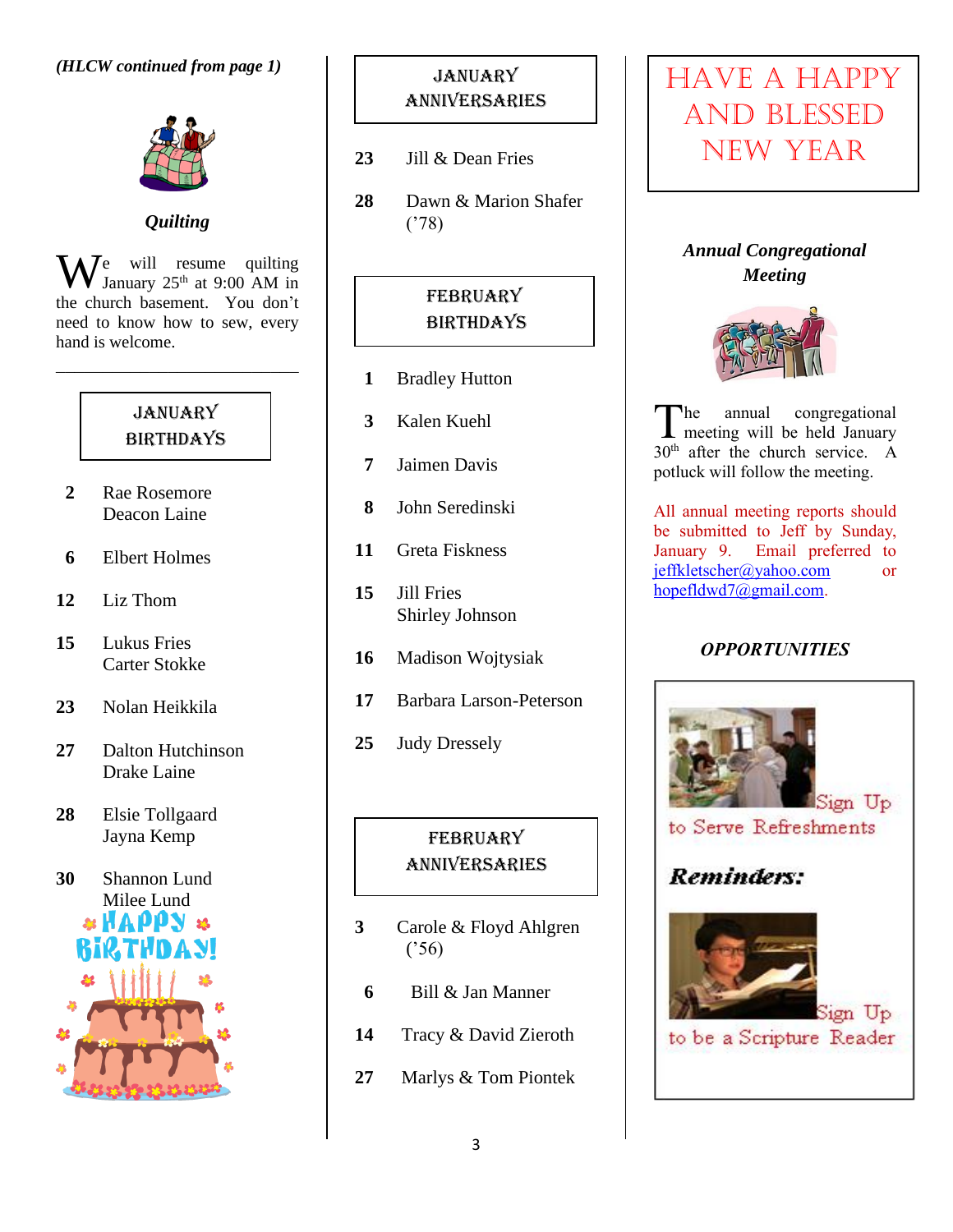| <b>January 2022</b><br><b>Hope Lutheran Planner</b>                                                                                                            |                                                                                                                                           |                                     |                                                                                                                    |                                                            |                                                                                                                                    |            |
|----------------------------------------------------------------------------------------------------------------------------------------------------------------|-------------------------------------------------------------------------------------------------------------------------------------------|-------------------------------------|--------------------------------------------------------------------------------------------------------------------|------------------------------------------------------------|------------------------------------------------------------------------------------------------------------------------------------|------------|
| Sun                                                                                                                                                            | <b>Mon</b>                                                                                                                                | <b>Tue</b>                          | <b>Wed</b>                                                                                                         | Thu                                                        | Fri                                                                                                                                | <b>Sat</b> |
|                                                                                                                                                                | <b>USHER TEAM:</b><br>Rob Benson &<br><b>Bubba Vance</b><br>8:30-Noon-<br>Pastor's office<br>hours                                        |                                     |                                                                                                                    |                                                            |                                                                                                                                    |            |
| 12.<br>$9:30$ Worship &<br><b>Sunday School</b><br>Communion<br>10:30 Fellowship                                                                               | <b>USHER TEAM:</b><br>Don Rosemore &<br>Tim Tollgaard<br>8:30-Noon-<br>Pastor's office<br>hours                                           |                                     | <b>5</b> Release Time<br>12:45-1:30-HS<br>1:30-2:15-Elem.                                                          | 6<br>10 AM Bible<br>Study at<br>Riverview Manor            | 7                                                                                                                                  | R          |
| 19<br>$9:30$ Worship &<br>Sunday School<br>10:30 Fellowship<br>11 AM NO Bible<br>Study<br>Undecorate<br>Christmas tree<br><b>Annual meeting</b><br>reports due | 10<br><b>USHER TEAM:</b><br>John Seredinski &<br>Bryan Hutchinson Study<br>8:30-Noon-<br>Pastor's office<br>hours                         | 11<br>10 AM HLCW<br>Meeting & Bible | $\overline{12}$<br>$9-11 AM$<br>Floodwood Food<br>Shelf<br><b>Release Time</b><br>12:45-1:30-HS<br>1:30-2:15-Elem. | 13                                                         | 14<br>$6:00 \text{ PM}$<br>Floodwood<br>Churches<br>Community<br>Celebration<br>Free meal and<br>program at Event<br><b>Center</b> | 15         |
| 16<br>$9:30$ Worship &<br>Sunday School<br>Communion<br>10:30 Fellowship<br>11 AM Bible Study                                                                  | 17<br><b>USHER TEAM:</b><br>Dean Fries & Jeff<br>Kletscher<br>8:30-Noon-<br>Pastor's office<br>hours                                      | 18                                  | 19 Release Time<br>12:45-1:30-HS<br>1:30-2:15-Elem.                                                                | $ 20\rangle$<br>10 AM Bible<br>Study at<br>Riverview Manor | 21                                                                                                                                 | 22         |
| 23 8:00 AM Church<br><b>Council</b><br>$9:30$ Worship &<br><b>Sunday School</b><br>10:30 Fellowship<br>11 AM Bible Study                                       | 24 <br><b>USHER TEAM:</b><br>Dave Zieroth &<br>Mark Johnsen<br>8:30-Noon-<br>Pastor's office<br>hours<br>News items due<br>for newsletter | 25<br>$9:00$ AM Quilting $9-11$ AM  | 26<br>Floodwood Food<br>Shelf<br><b>Release Time</b><br>12:45-1:30-HS<br>$1:30-2:15$ -Elem.                        | 27                                                         | 28                                                                                                                                 | 29         |
| 30<br>$9:30$ Worship &<br><b>Sunday School</b><br><b>Annual Meeting and</b><br>potluck<br><b>NO Bible study</b>                                                | 31<br><b>USHER TEAM:</b><br>Bob Hosking &<br>Dale Rauvola<br>8:30-Noon-<br>Pastor's office<br>hours                                       |                                     |                                                                                                                    |                                                            |                                                                                                                                    |            |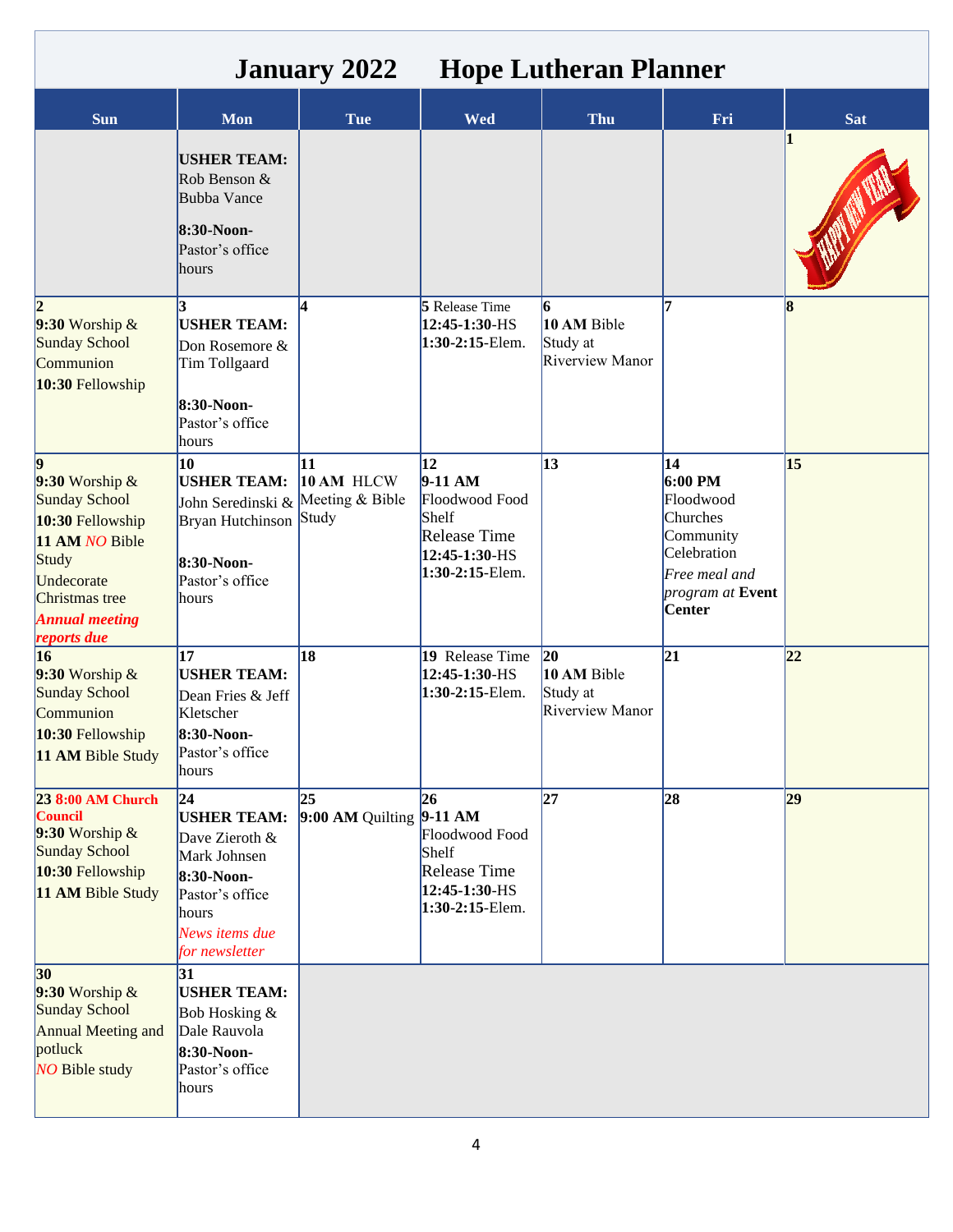# PRAYER REQUESTS Jan[uary 2](http://www.google.com/url?sa=i&rct=j&q=&esrc=s&source=images&cd=&cad=rja&uact=8&ved=0ahUKEwit6JjU4dzOAhVI-mMKHS7KBxcQjRwIBA&url=http://www.clipartkid.com/prayer-black-and-white-cliparts/&psig=AFQjCNHpHJMVDfHdwKuwJsFQd1EK7cplCA&ust=1472221245506397)022 ¦¦⇔

**For those who are ill or struggling**

Dinah Gary Dean S. Lorraine Frances Bob Danette Sadie Grace W. Theresa Lois Sue Bradley Coach Heather Liz Willa Wayne<br>Ethel Gary Cu Gary Curly Roy

Those suffering from natural disasters. Spiritual healing and salvation for our family and friends.

Those mourning the loss of loved ones.

#### **For those in the military**

Owen Seredinski Liam Seredinski Jacob Seredinski

#### **For places where wars and conflict take place**

Syria and Iraqi Christians and missionaries threatened by ISIS and the refugees. Those suffering from terrorism. Israel and Palestine and the peace of Jerusalem. Persecuted church around the world.

#### **For our missions and world missionaries**

Ekka family & WMPL Robert & Ulla Suhonen Vision Petrozavodsk Judy Yund and Bethel Hospital Peace\*Love\*Haiti Madagascar Mission Project

\*For our congregation and Church Council \*Pastor Julie \*For Pastor Carl, Jodi, and Greta \*Floodwood Police Department Officers and all law enforcement officers **\*For our world and nation on dealing with the Covid-19 virus**

## *HOPE LUTHERAN CHURCH GIVING*

#### **General Fund Giving**

November 28 \$1377.05 December 5 \$3486.00 December 12 \$2117.00 December 19 \$2687.00

#### **Globe Offering**



#### **Samaritan's Purse for Operation Christmas Child**

November 28 \$10.00

#### **Support Casey Aro**

| December 5  | \$145.00 |
|-------------|----------|
| December 12 | \$275.00 |
| December 19 | \$261.23 |

#### **Support Christmas Dinner**

| November 28 | 100.00  |
|-------------|---------|
| December 12 | \$20.00 |

*Offerings can be mailed to:* **Hope Lutheran Church PO Box 288 Floodwood, MN 55736**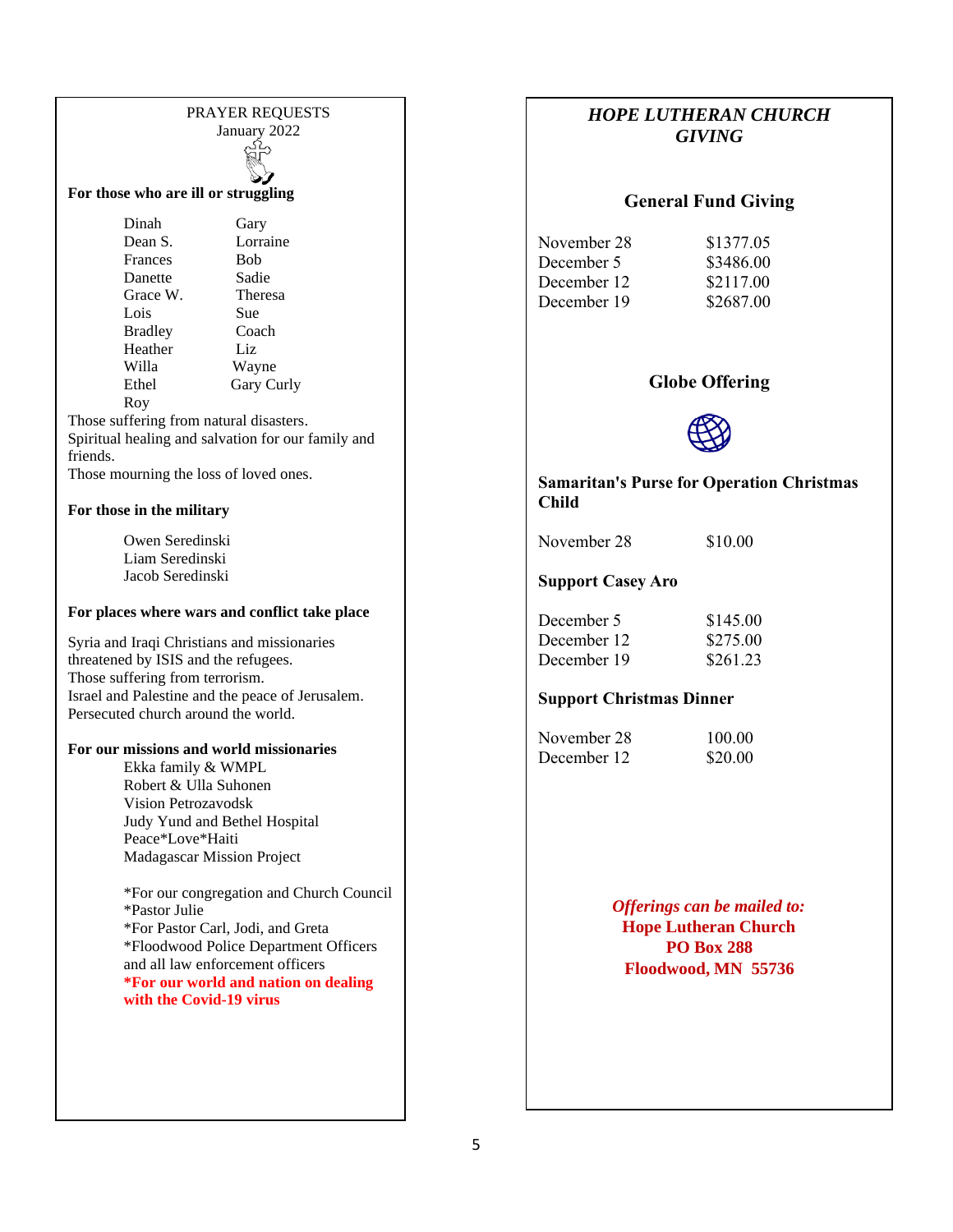# **BIBLE WORD SEARCH**

Y Z Y A H Y Q Z X Q U D K L F T M R F T H O T E H O E U V N F G M N I K A L N C T U X P T R K A U A T B D T E V T Z Y I E E S J F A C G R D P E Z G L D C H U R C H N Y Q C R O U A E S N A I T A L A G F O E F U E A P L X L Q V D S D N X S B M E H E L H T E B F M O S E S G O L I A T H Z R Y C M W K I R D F I E J U I T P L Y P T C A E R Q L L D Z T A Q Y A E T C M W G L A S T S U P P E R C E G N X Y K G P O L A D S Y J B K T O Q L R D L Y W Q R X Y

| <b>FAITH</b>   | <b>GALILEE</b>      | <b>CHURCH</b>    |
|----------------|---------------------|------------------|
| <b>GOLIATH</b> | <b>GOOD FRIDAY</b>  | <b>BETHLEHEM</b> |
| <b>GRACE</b>   | <b>PAUL</b>         | <b>REDEEM</b>    |
| <b>MOSES</b>   | <b>LAST SUPPER</b>  | <b>SANCTIFY</b>  |
| <b>SERPENT</b> | <b>GALATIANS</b>    | <b>PSALMS</b>    |
| DEUTERONOMY    | <b>ETERNAL LIFE</b> | <b>PARABLE</b>   |

For more free Bible word searches, visit [www.memory-improvement-tips.com/printable-bible-word-search-puzzles.html](http://www.memory-improvement-tips.com/printable-bible-word-search-puzzles.html)

© [Memory-Improvement-Tips.com](http://www.memory-improvement-tips.com/)

You may copy & distribute this word search without restriction as long as this copyright notice remains in place.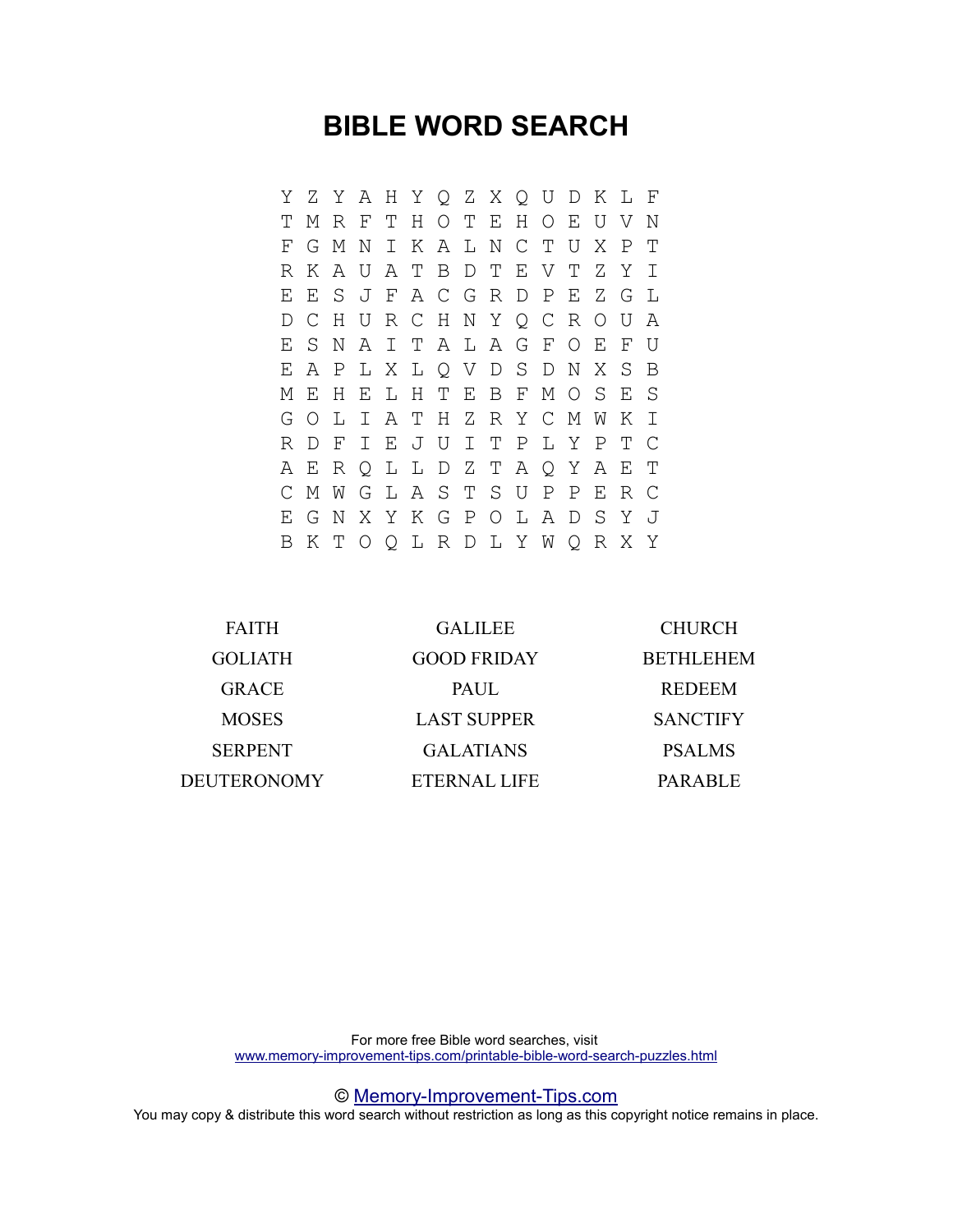# **Bible Word Search: LIGHT OF THE WORLD**

H A I S S E M K S A V I O R D L H S V I O A V Z X F V M E F O M U H U N K H R G O J I T V V Z C V P S M N E B K F N C G I O J W A S W X Q A I Z U E R N F E C W G O S D R L O Y F M G K R Z L N W N O E S E D R T X E M O M I Q L O O S R R E L D B Z V E T G S D F O I A P I L G U C R R I H X W G C A E F R A L Q C O W J E Y H O Y R U A V W O I F O H B E X M D S P X M N M F M T C R E G D U J X V H U T U O N O G T U N K H F E W X L L C N A Z A R E N E N

| <b>COMFORTING</b> | <b>GLORIFIED</b> | <b>HEALER</b>   |
|-------------------|------------------|-----------------|
| <b>JUDGE</b>      | LOVING           | <b>MERCIFUL</b> |
| <b>MESSIAH</b>    | <b>NAZARENE</b>  | <b>PERFECT</b>  |
| <b>PRAISED</b>    | <b>SACRED</b>    | <b>SAVIOR</b>   |
| SON OF GOD        | <b>TEACHER</b>   | THE WORD        |

### **Instructions:**

Find and circle the words from the list. Words may be forward, backward, vertical, or diagonal within the puzzle.

© [Memory-Improvement-Tips.com](http://www.memory-improvement-tips.com/)

You may copy & distribute this word search without restriction as long as this copyright notice remains in place.